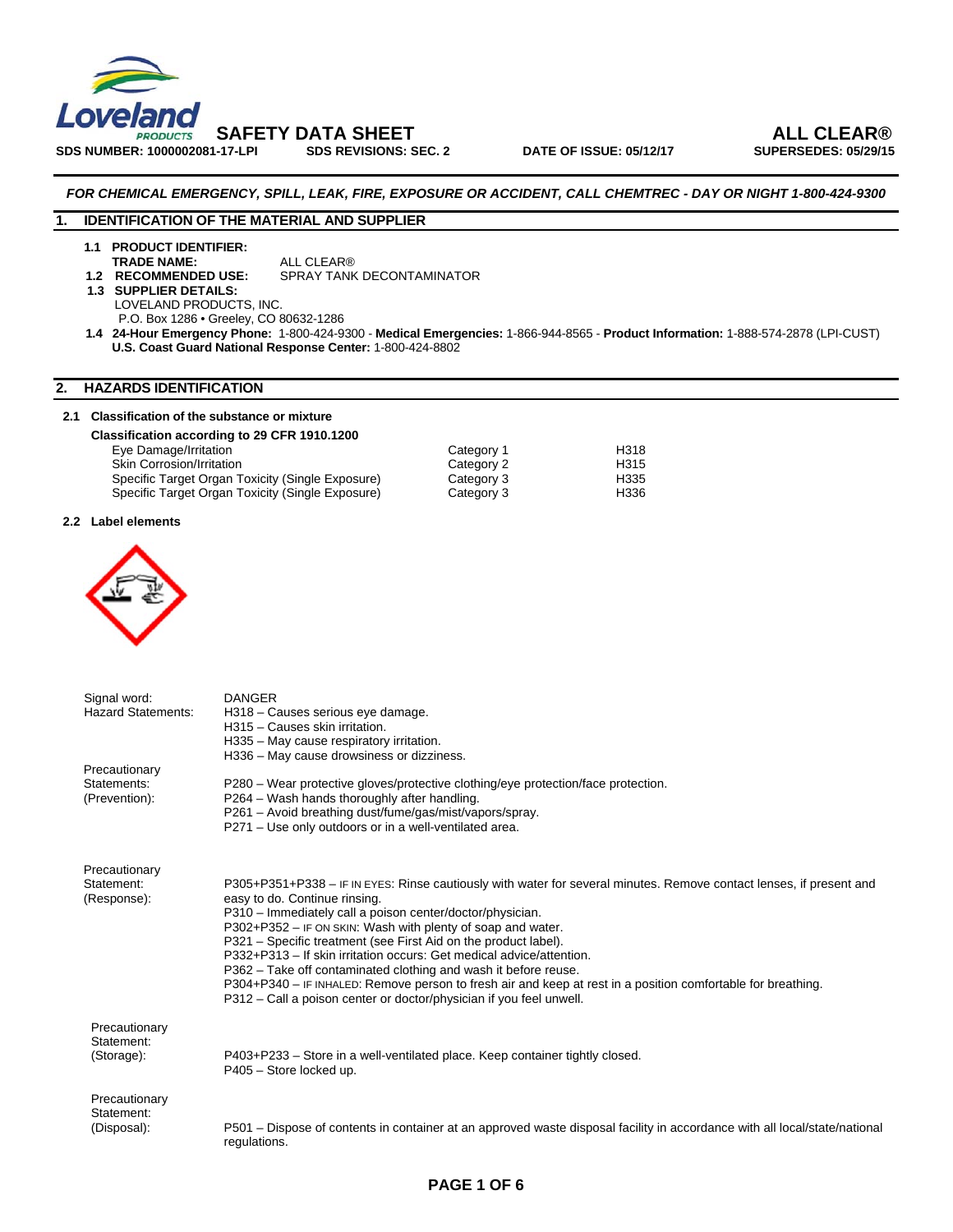

**2.3 Other hazards** 

None known

#### **3. COMPOSITION, INFORMATION ON INGREDIENTS**

#### **3.1 Substances**

#### **3.2 Mixtures**

| Chemical Name:                                      | CAS No.    | Concentration<br>[%] |
|-----------------------------------------------------|------------|----------------------|
| 2-aminoethanol                                      | 141-43-5   | $10 - 25%$           |
| Benzenesulfonic acid, C10-16 alkyl derivatives      | 68584-22-5 | $10 - 25%$           |
| Ethoxylated alcohols, C12-15                        | 68131-39-5 | $2.5 - 10%$          |
| (2-methoxymethylethoxy)propanol (DPGME)             | 34590-39-5 | $2.5 - 10%$          |
| (1-hydroxyethane-1,1-diyl)bis(phosphonic acid)      | 2809-21-4  | $2.5 - 10\%$         |
| Benzenesulfonic acid, C10-16 alkyl derivatives with |            |                      |
| Ethanolamine                                        | 68910-32-7 | $2.5 - 10\%$         |
| Sodium dodecylbenzene sulfonate                     | 68081-81-2 | $2.5 - 10%$          |

#### **4. FIRST AID MEASURES**

## **4.1 Description of First Aid Measures**

Get medical attention if symptoms occur.

| If on skin or clothing: | Take off contaminated clothing. Rinse skin immediately with plenty of water for 15-20 minutes. Call a poison control center or<br>doctor for treatment advice.                                                                                                                |
|-------------------------|-------------------------------------------------------------------------------------------------------------------------------------------------------------------------------------------------------------------------------------------------------------------------------|
| If in eyes:             | Hold eye open and rinse slowly and gently with water for 15-20 minutes. Remove contact lenses, if present, after the first 5<br>minutes, then continue rinsing eye. Call a poison control center or doctor for treatment advice.                                              |
| If swallowed:           | Call a poison control center or doctor immediately for treatment advice. Have person sip a glass of water if able to<br>swallow. Do not induce vomiting unless told to do so by a poison control center or doctor. Do not give anything by mouth<br>to an unconscious person. |
| If inhaled:             | Move person to fresh air. If person is not breathing, call 911 or an ambulance, then give artificial respiration, preferable by<br>mouth-to-mouth, if possible. Call a poison control center or doctor for treatment advice.                                                  |

|             | 4.2 Most Important Symptoms and Effects, Acute and Delayed                                                                                                                                                                                                                                                                    |
|-------------|-------------------------------------------------------------------------------------------------------------------------------------------------------------------------------------------------------------------------------------------------------------------------------------------------------------------------------|
| Symptoms:   | Headache. Dizziness. Coughing. Breathing difficulty. Irritating to skin and mucous membranes. Strong irritant with danger of<br>severe injury to eyes. May cause respiratory irritation. Gastric or intestinal disorders when ingested. Nausea in case of<br>ingestion. May be harmful if inhaled. Causes serious eye damage. |
|             | 4.3 Immediate Medical Attention and Special Treatment                                                                                                                                                                                                                                                                         |
| Treatment : | Treat symptomatically. Symptoms may be delayed.<br>FOR A MEDICAL EMERGENCY INVOLVING THIS PRODUCT CALL: 1-866-944-8565<br>Take container, label or product name with you when seeking medical attention.                                                                                                                      |

**NOTES TO PHYSICIAN:** No specific antidote. Treatment of exposure should be directed at the control of symptoms and the clinical condition of the patient.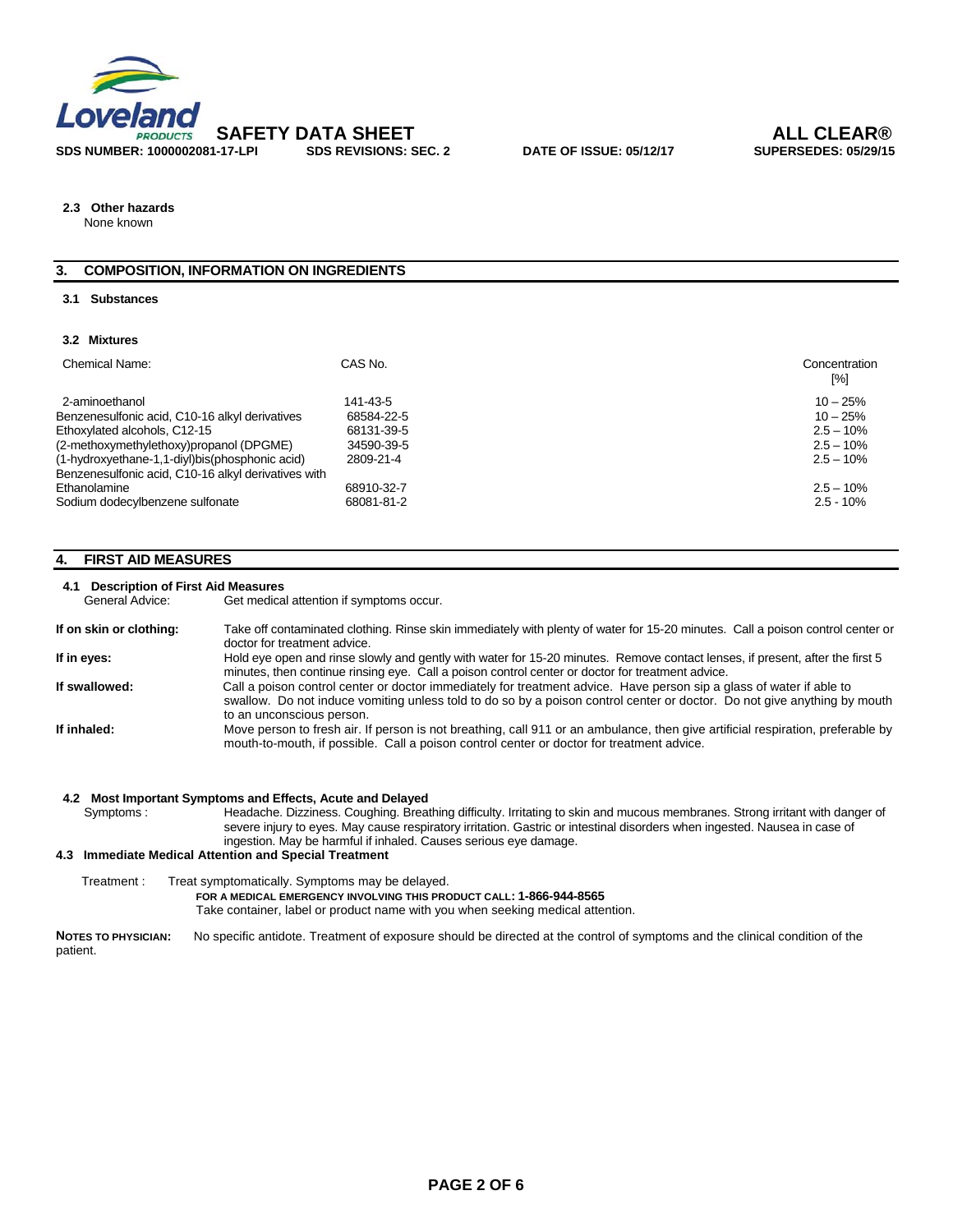

#### **5. FIRE FIGHTING MEASURES**

## **5.1 EXTINGUISHING MEDIA:**<br>Suitable Extinguishing Media:

- Use water fog, alcohol foam, dry chemical, or carbon dioxide extinguishing media. **5.2 SPECIAL HAZARDS ARISING FROM THE SUBSTANCE OR MIXTURE:**
- Specific Hazards During Firefighting: Formation of toxic gases is possible in case of fire.
- **5.3 SPECIAL PROTECTIVE EQUIPMENT AND PRECAUTIONS FOR FIREFIGHTERS**

Special Protective Equipment for Firefighters: Self-contained breathing apparatus and full protective gear should be worn in fighting large fires involving chemicals. Use alcohol-type or universal-type foam on larger fires. Use water spray to keep fire exposed containers cool. Keep people away. Isolate fire and deny unnecessary entry.

#### **6. ACCIDENTAL RELEASE MEASURES**

#### **6.1 PERSONAL PRECAUTIONS, PROTECTIVE EQUIPMENT AND EMERGENCY PROCEDURES**

Personal Precautions: **Avoid inhalation of vapors, fumes, and spray mist and prolonged or repeated contact with skin and eyes.** Ensure adequate ventilation. Wear suitable protective clothing. **6.2 ENVIRONMENTAL PRECAUTIONS**<br> **Environmental Precautions:** 

Prevent further leakage or spillage if safe to do so. Do not contaminate water. Do not allow to enter drains, sewers, or watercourses.

#### **6.3 METHODS AND MATERIALS FOR CONTAINMENT AND CLEAN-UP** Methods for Clean-Up:Large Spills: Stop the flow of material, if this is without risk. Dike the spilled material, where this is possible. Absorb in vermiculite, dry sand or earth and place into containers. After removal flush contaminated area thoroughly with water.

Small Spills: Wipe up with absorbent material (e.g. cloth, fleece). Clean surface thoroughly to Remove residual contamination.

Never return spills to original containers for re-use.

#### **7. HANDLING AND STORAGE**

No data

| 7.1 | <b>PRECAUTIONS FOR SAFE HANDLING:</b><br>Advice on Safe Handling: | Avoid inhalation of vapors / spray mist or fumes and contact with eyes, skin and clothing. Do not<br>breathe mist or vapor. Wear personal protective equipment. Do not use in areas without adequate<br>ventilation. Avoid prolonged exposure. Wash thoroughly after handling. Do not empty into drains.<br>Handle and open container with care. Use care in handling/storage. Wash before eating, drinking<br>and/or smoking. Eye wash and safety shower on site are recommended. |
|-----|-------------------------------------------------------------------|------------------------------------------------------------------------------------------------------------------------------------------------------------------------------------------------------------------------------------------------------------------------------------------------------------------------------------------------------------------------------------------------------------------------------------------------------------------------------------|
|     | 7.2 CONDITIONS FOR SAFE STORAGE:                                  |                                                                                                                                                                                                                                                                                                                                                                                                                                                                                    |
|     | Requirements for Storage Areas and Containers:                    | Store locked up. Avoid storage near extreme heat, ignition sources or open flame. Store in a<br>cool, dry place. Store in original container. Keep tightly closed. Do not reuse empty<br>container. Store away from incompatible materials. Do not contaminate water, food or feed                                                                                                                                                                                                 |

by storage or disposal.

#### **8. EXPOSURE CONTROLS / PERSONAL PROTECTION**

| 8.1                            | <b>CONTROL PARAMETERS:</b>               |            |                 |  |
|--------------------------------|------------------------------------------|------------|-----------------|--|
|                                | <b>OCCUPATIONAL EXPOSURE LIMITS</b>      |            |                 |  |
| <b>ACGIH TLVs TWA</b>          |                                          |            |                 |  |
|                                | <b>Components</b>                        | Type       | Value           |  |
|                                | 2-Aminoethanol                           | <b>TWA</b> | 3 ppm           |  |
|                                | <b>DPGME</b>                             | <b>TWA</b> | 100 PPM (Skin)  |  |
| <b>OSHA PELS TWA</b>           |                                          |            |                 |  |
|                                | 2-Aminoethanol                           | <b>TWA</b> | 6 ppm           |  |
|                                | <b>DPGME</b>                             | <b>TWA</b> | 100 ppm (Skin)  |  |
| <b>Biological limit values</b> |                                          |            |                 |  |
|                                | <b>ACGIH Biological Exposure Indices</b> |            |                 |  |
|                                | <b>Components</b>                        | Value      | <b>Specimen</b> |  |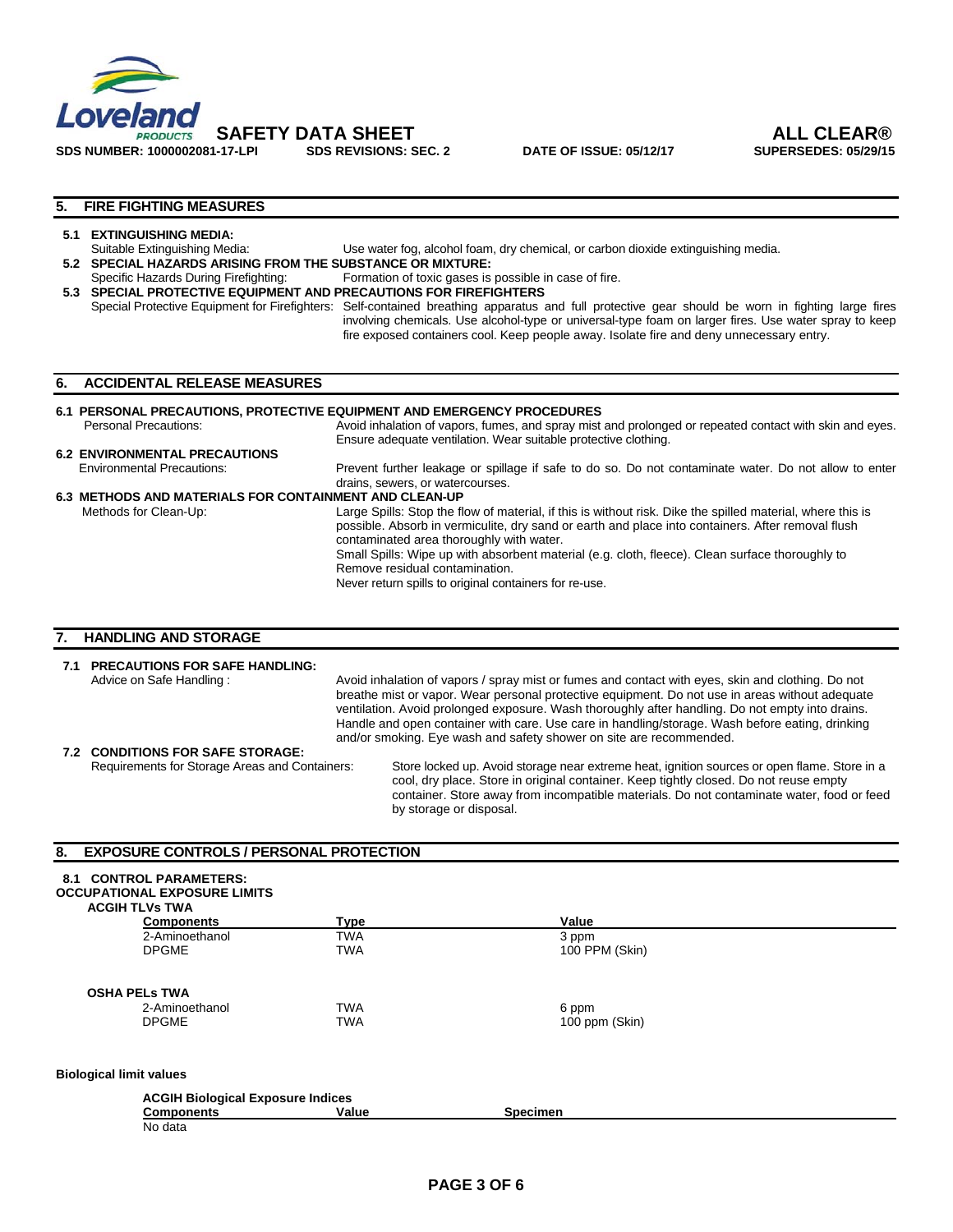

#### **8.2 EXPOSURE CONTROLS:**

**Engineering Measures**  Provide adequate general and local exhaust ventilation. Observe Occupational Exposure Limits and minimize the risk of inhalation of vapors and spray mists. Provide eyewash station and safety shower.

 **Individual Protection Measures:** 

| Eye / Face Protection:         | Chemical goggles or face shield are recommended.                                                                        |
|--------------------------------|-------------------------------------------------------------------------------------------------------------------------|
| <b>Skin Protection:</b>        | Wear protective clothing. Wear protective gloves.                                                                       |
| <b>Respiratory Protection:</b> | In case of inadequate ventilation or risk of inhalation of vapors, use suitable respiratory equipment. Wear respiratory |
|                                | protection during operations where spraying or misting occurs. Wear air supplied respiratory protection. In the         |
|                                | U.S.A., if respirators are used, a program should be in place to assure compliance with 29 CFR 1910.134, the OSHA       |
|                                | Respiratory Protection standard. Wear air supplied respiratory protection if exposure concentrations are unknown.       |

#### **9. PHYSICAL AND CHEMICAL PROPERTIES**

| 9.1   | APPEARANCE:                                       | Liquid                                                                                              |
|-------|---------------------------------------------------|-----------------------------------------------------------------------------------------------------|
|       | ODOR:                                             | Faint.                                                                                              |
|       | ODOR THRESHOLD:                                   | Not determined.                                                                                     |
|       | COLOR:                                            | Pale straw.                                                                                         |
|       | pH:                                               | $10.5 - 10.8$                                                                                       |
|       | MELTING POINT / FREEZING POINT: No data available |                                                                                                     |
|       | <b>BOILING POINT:</b>                             | No data available                                                                                   |
|       | <b>FLASH POINT:</b>                               | $>100^{\circ}$ C ( $>212^{\circ}$ F)                                                                |
|       | FLAMMABILILITY (solid, gas): No data available    |                                                                                                     |
|       |                                                   | UPPER / LOWER FLAMMABILITY OR EXPLOSIVE LIMITS: No data available                                   |
|       | VAPOR PRESSURE: No data available                 |                                                                                                     |
|       | SOLUBILITY: No data available                     |                                                                                                     |
|       |                                                   | PARTITION CO-EFFICIENT, n-OCTANOL / WATER: No data available                                        |
|       | AUTO-IGNITION TEMPERATURE: No data available.     |                                                                                                     |
|       | DECOMPOSITION TEMPERATURE: No data available      |                                                                                                     |
|       | VISCOSITY : <b>Antique State State</b>            | No data available                                                                                   |
|       | SPECIFIC GRAVITY (Water = 1): $1.08$ g/ml         |                                                                                                     |
|       | DENSITY:                                          | 9.01 lbs./gal. / 1.08 kg/L                                                                          |
| Note: |                                                   | These physical data are typical values based on material tested but may vary from sample to sample. |

Typical values should not be construed as a guaranteed analysis of any specific lot or as specification items.

#### **10. STABILITY AND REACTIVITY**

#### **10.1 REACTIVITY**

- Stable  **10.2 CHEMICAL STABILITY**
- Stable under normal temperature conditions
- **10.3 POSSIBILITY OF HAZARDOUS REACTIONS**
- Formation of toxic gases is possible in case of fire. Reacts with strong acids and alkali. Reacts with strong oxidizing agents. Will not polymerize. **10.4 CONDITIONS TO AVOID**
- Store away from oxidizing agents. Keep away from heat and direct sunlight.

 **10.5 INCOMPATIBILE MATERIALS** 

No data available.

 **10.6 HAZARDOUS DECOMPOSITION PRODUCTS** 

Oxides of nitrogen, oxides of sulfur, oxides of carbon and other low molecular hydrocarbons.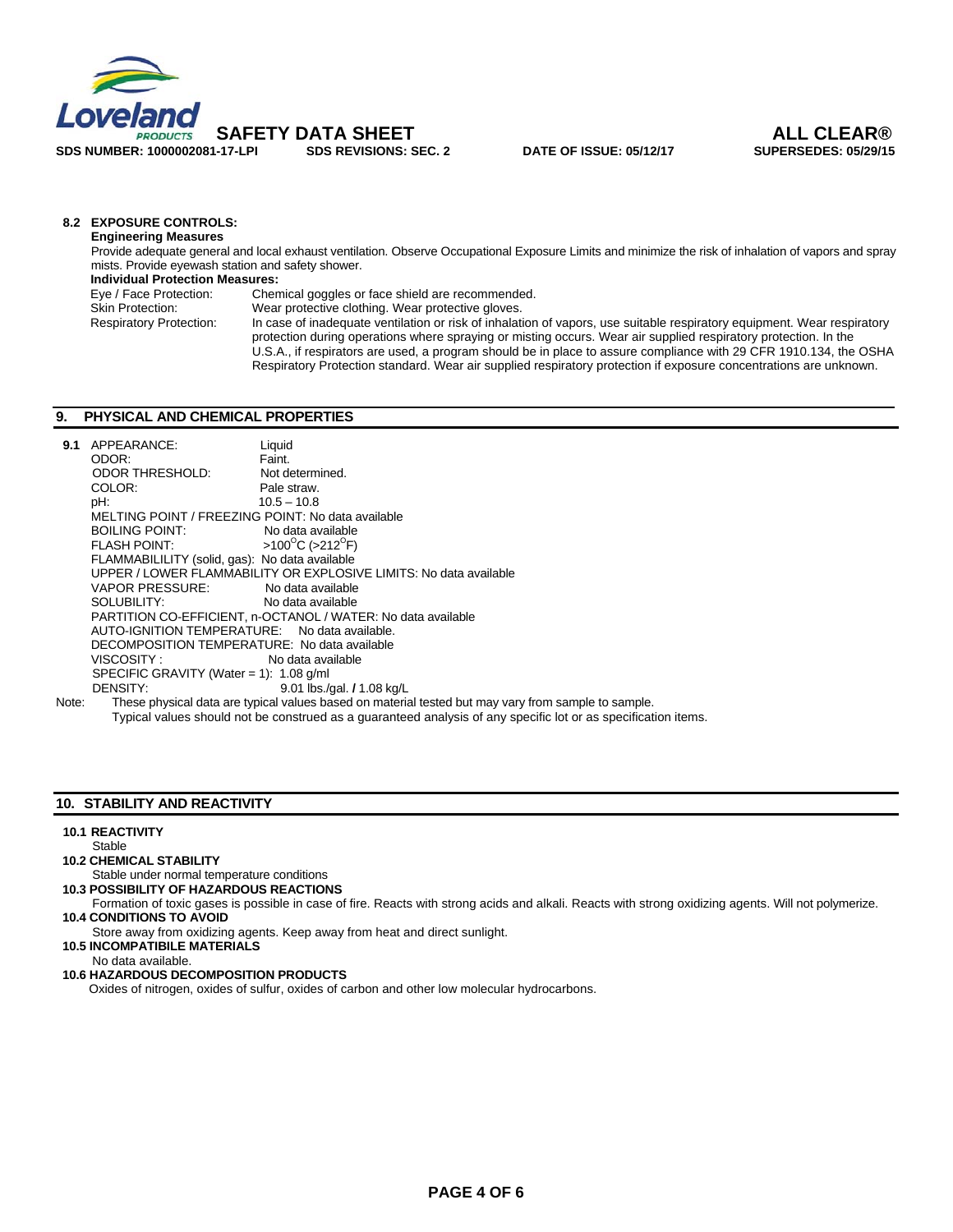

### **11. TOXICOLOGICAL INFORMATION**

**11.1 LIKELY ROUTES OF EXPOSURE**  Eye contact, skin contact, inhalation. LC<sub>50</sub> (rat): No data available. LD<sub>50</sub> Oral (rat): 2,050 mg/kg (2-aminoethanol) LD<sub>50</sub> Dermal (rabbit): 1,000 mg/kg (2-aminoethanol) **Skin Irritation (rabbit):** Causes skin irritation.  **Eye Irritation (rabbit):** Causes serious eye damage.  **Specific Target Organ Toxicity:** No data available **Aspiration:** No data available **Skin Sensitization (guinea pig):** No data available  **Carcinogenicity:** No data available **Germ Cell Mutagenicity:** No data available **Interactive Effects:** None known

#### **12. ECOLOGICAL INFORMATION**

#### **12.1 ECOTOXICITY**

| <b>Components</b>                         |                                                                    | <b>Species</b> | <b>Test Results</b> |  |
|-------------------------------------------|--------------------------------------------------------------------|----------------|---------------------|--|
| No data available                         |                                                                    |                |                     |  |
|                                           | Drift or runoff may adversely affect non-target plants.            |                |                     |  |
| Do not apply directly to water.           |                                                                    |                |                     |  |
|                                           | Do not contaminate water when disposing of equipment wash water.   |                |                     |  |
|                                           | Do not apply when weather conditions favor drift from target area. |                |                     |  |
|                                           |                                                                    |                |                     |  |
| <b>12.2 PERSISTENCE AND DEGRADABILITY</b> |                                                                    |                |                     |  |
|                                           | Biodegradability: No data available                                |                |                     |  |
| <b>12.3 BIOACCUMULATIVE POTENTIAL</b>     |                                                                    |                |                     |  |
| Bioaccumulation:                          | No data available                                                  |                |                     |  |
| <b>12.4 MOBILITY IN SOIL</b>              |                                                                    |                |                     |  |
| No data available                         |                                                                    |                |                     |  |
|                                           |                                                                    |                |                     |  |
| <b>12.5 OTHER ADVERSE EFFECTS</b>         |                                                                    |                |                     |  |

#### **13.1 WASTE TREATMENT METHODS**

Do not contaminate water, food or feed by storage or disposal. Wastes may be disposed of on-site or at an approved waste disposal facility. Triple rinse (or equivalent) adding rinse water to spray tank. Offer container for recycling or dispose of container in sanitary landfill, or by other procedures approved by appropriate authorities. Recycling decontaminated containers is the best option of container disposal. The Agricultural Container Recycling Council (ACRC) operates the national recycling program. To contact your state and local ACRC recycler visit the ACRC web page at www.acrecycle.org.

#### **14. TRANSPORT INFORMATION**

#### **14.1 LAND TRANSPORT**

**DOT Shipping Description:** NOT REGULATED **U.S. Surface Freight Classification:** ADHESIVES, ADJUVANTS, SPREADERS OR STICKERS (NMFC 4610; CLASS: 60)